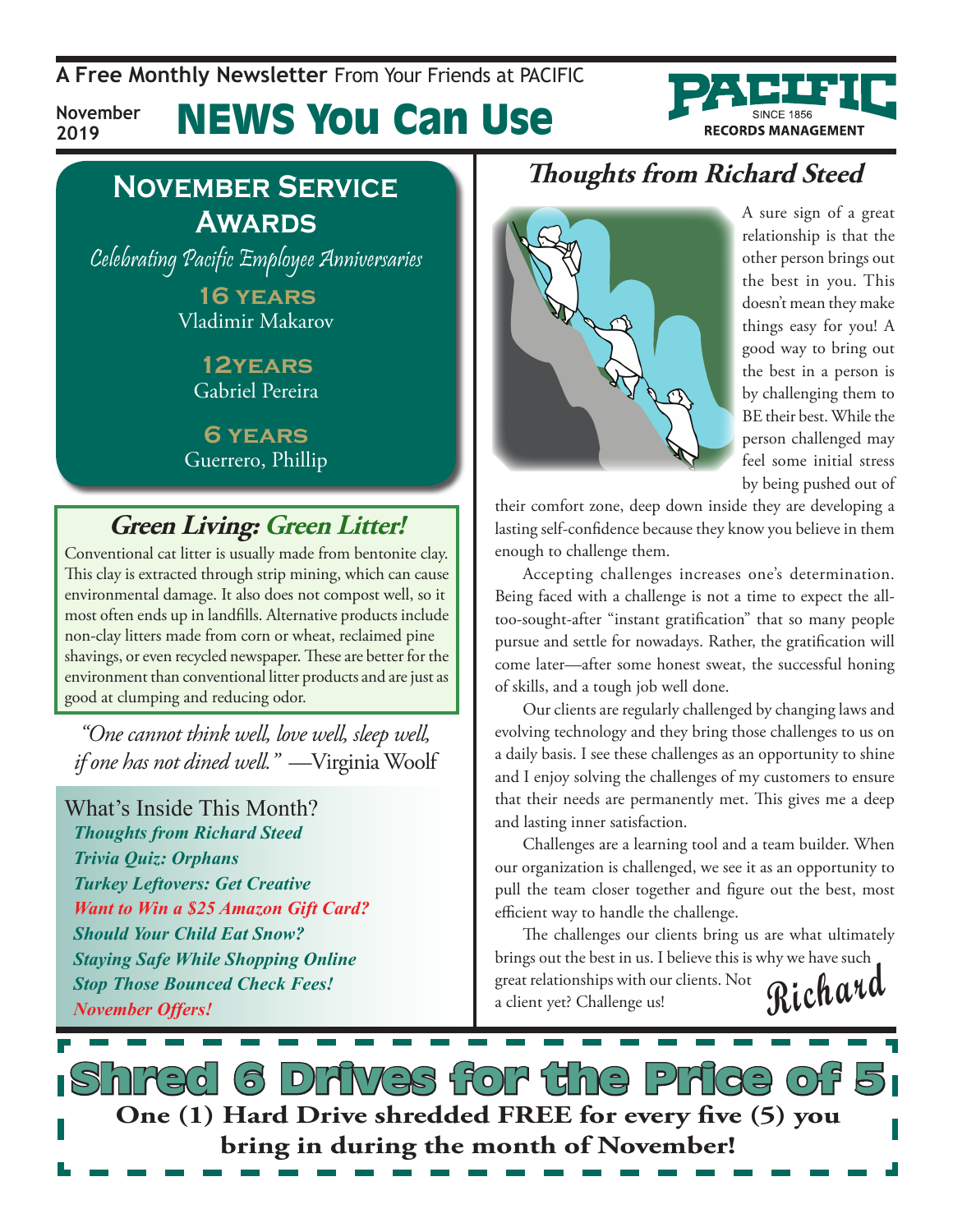#### **Trivia Quiz: Famous Orphans**

November 11th is World Orphans Day. Test how much you know about these famous orphans, real and fictional.

- 1. This American was known for one of the most famous broadcasts in the history of radio, The War of the Worlds. He lost his mother when he was nine and his father when he was fifteen. Who was he?
- 2. What is the name of the fictional orphan in the novel Les Miserables by Victor Hugo?
- 3. This fictional character was orphaned at the age of 11 when his parents are killed in a mountain climbing accident in southern France. Who was he?
- 4. This famous German composer was the youngest of eight children and became an orphan when both his parents died by the time he turned ten. Who was he?
- 5. This baseball player was nicknamed "The Bambino." He was sent to live in an orphanage when he was seven even though his parents had not died. Who was he?
- 6. This orphan was found at a railway station in London after arriving from "Darkest Peru." Who was he?
- 7. This orphan is raised by her grandfather in the mountains of Switzerland. Who was she?
- 8. This longest-serving First Lady of the United States saw both her parents die within two years of each when she was only ten. Who was she?
- 9. What was the name of the famous orphan who was raised in the African jungles by the Mangani great apes?
- 10. This orphan is the title character of the widely popular series by J.K. Rowling. Who is he?

*Answers on Back Page!*

## **Turkey Leftovers: Get Creative**

Do you have piles of leftover turkey after Thanksgiving dinner? This recipe is a creative and tasty way to use up some of that bounty!

#### **Turkey Stuffing Shepherds Pie**

4 cups cubed cooked turkey 2 cans condensed cream of chicken soup 1 teaspoon garlic powder 1/4 cup sour cream 3 cups prepared stuffing 1 cup leftover cooked vegetables 5 cups leftover mashed potatoes 1/2 stick butter

In a large bowl, combine the turkey, soup, garlic powder, and sour cream until well blended. In a 13 x 9 inch baking dish, layer the stuffing, turkey mixture, and vegetables, and top with the mashed potatoes. Melt the butter and pour over the mashed potatoes. Bake uncovered at 350 degrees for 35-40 minutes or until heated through.

## **November Holidays and Events**

#### **Daily Observances:**

- 1 National Authors Day
- 1 National Family Literacy Day
- 2 Plan Your Epitaph Day
- 2 Sadie Hawkins Day
- 3 Daylight Saving Time Ends
- 3-9 Give Wildlife a Brake Week
- 4 Job Action Day
- 6 Saxophone Day
- 7 National Men Make Dinner Day
- 8 National Parents as Teachers Day
- **11 Veterans Day**
- **11 World Orphans Day**
- 11-15 National Young Reader's Week
- 13 World Kindness Day
- 14 World Diabetes Day
- 15 America Recycles Day
- 16 International Day for Tolerance
- 17 National Unfriend Day
- 19 "Have a Bad Day" Day
- 20 Universal Children's Day
- 21 Great American Smokeout
- 23 Family Volunteer Day
- 24 Celebrate Your Unique Talent Day
- 25 Shopping Reminder Day
- **28 Thanksgiving Day**
- 29 Buy Nothing Day
- **30 Computer Security Day**

#### **Monthly Observances:**

American Diabetes Month Aviation History Month Banana Pudding Lovers Month Diabetic Eye Disease Month Lung Cancer Awareness Month National Adoption Month National Alzheimer's Disease Awareness Month National American Indian Heritage Month National Diabetes Month National Family Caregivers Month National Georgia Pecan Month National Inspirational Role Models Month National Lifewriting Month National Long-Term Care Awareness Month National Marrow Awareness Month National Novel Writing Month Peanut Butter Lovers' Month Vegan Month

The material contained in this newsletter is for informational purposes only and is based upon sources believed to be reliable and authoritative; however, it has not been independently verified by us. This newsletter should not be construed as offering professional advice. For guidance on a specific matter, please consult a qualified professional.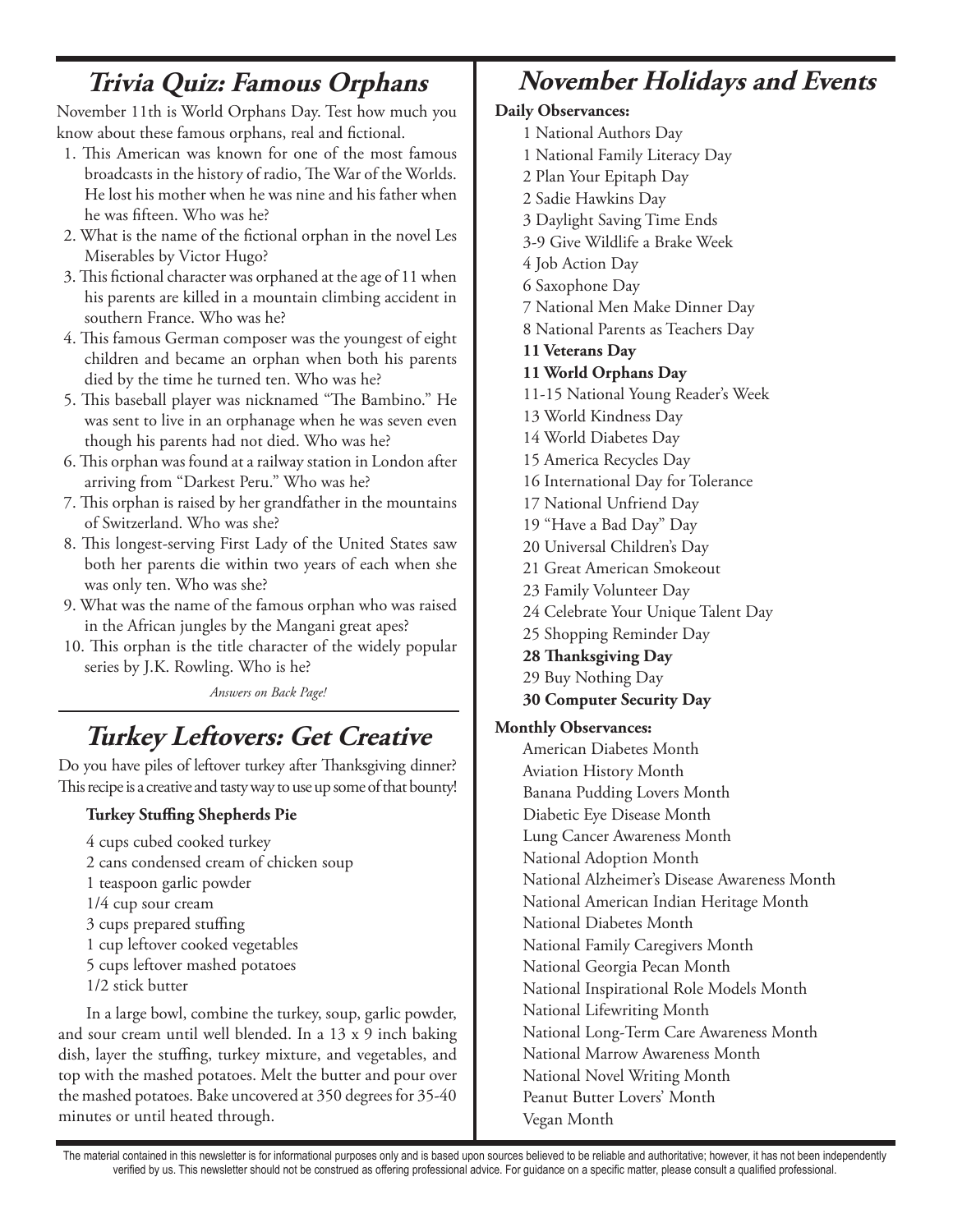# **PacBlog**

#### **Cybersecurity Awareness**

PacBlog is the monthly web log of Pacific Records Storage To read this month's installment, please click the title below.

> [https://pacific-records.com/october-is](https://pacific-records.com/october-is-national-cybersecurity-awareness-month)[national-cybersecurity-awareness-month](https://pacific-records.com/october-is-national-cybersecurity-awareness-month)

You may also access the PacBlog at the URL below. There you will find this month's installment along with archives of previous installments.

**http://pacific-records.com/category/pacnews**

### **Have A Question For Us?**

We love to hear from all our good friends and clients who enjoy reading our monthly newsletter. If you have a question related to off-site document storage, shredding, media vaulting, or document imaging, please feel free to give us a call or send us an email.

**(888) 893-6054 or info@pacific-records.com**

#### **Do You Want To Win A \$25 Amazon Gift Card?**



Each month we'll give you a new challenge of some type. All those who reply with a correct answer are eligible to win. At the end of the month we'll draw a lucky name.

Here is this month's challenge: **Last Month's Answer to:**  What do pilots and football players have in common?

**"Because he had a boo-boo!"** *Why was the ghost wearing a Band-Aid?*

**Last month's Winner: April M. Armendariz Dowling Aaron Incorporated**

Email your answer to **info@pacific-records.com**

## **Should Your Child Eat Snow?**

When small children play outdoors in the winter, they invariably take to eating the snow that surrounds them. Many parents wonder whether it's safe to let their children ingest snow, due to pollution or other contaminants. Snow, just like water, can look clean, but could contain harmful substances. In urban areas, snow may contain industrial pollutants, while in farming areas, there may be pesticides in the snow. It can also be contaminated with bird or animal droppings, road deicing solvents, or any number of other contaminants. Experts recommend discouraging your children from eating snow, since there is no way of knowing what it may contain. However, it is unlikely to cause any harm if your child ingests some snow before you're able to catch him or her. If it's only an occasional incident, there should be no serious harm.

*"Human felicity is produced not so much by great pieces of good fortune that seldom happen, as by little advantages that occur every day."*  —Benjamin Franklin



"Ever since they invented cloud computing, I keep getting data stuck between my toes!"

# 3 months FREE secure Destruction service

*Get 3 months of free Secure Destruction service when you sign up for a new Secure Destruction account with a one-year agreement. Just mention this coupon! Email info@pacific-records.com for more information.*